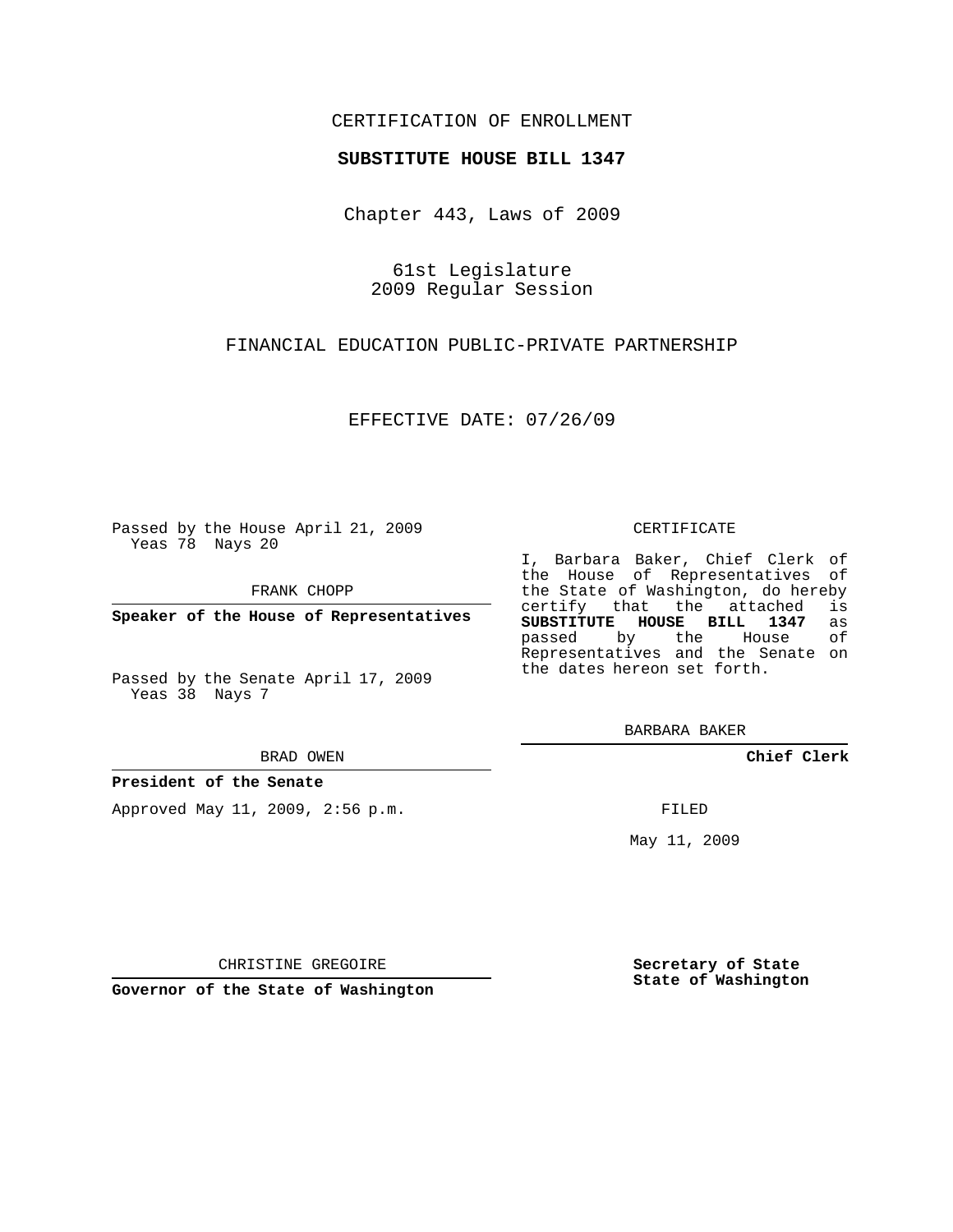# **SUBSTITUTE HOUSE BILL 1347** \_\_\_\_\_\_\_\_\_\_\_\_\_\_\_\_\_\_\_\_\_\_\_\_\_\_\_\_\_\_\_\_\_\_\_\_\_\_\_\_\_\_\_\_\_

\_\_\_\_\_\_\_\_\_\_\_\_\_\_\_\_\_\_\_\_\_\_\_\_\_\_\_\_\_\_\_\_\_\_\_\_\_\_\_\_\_\_\_\_\_

## AS AMENDED BY THE SENATE

Passed Legislature - 2009 Regular Session

**State of Washington 61st Legislature 2009 Regular Session**

**By** House Ways & Means (originally sponsored by Representatives Santos, Roach, Morrell, Moeller, Chase, and Roberts)

READ FIRST TIME 03/03/09.

 1 AN ACT Relating to financial education; amending RCW 28A.300.450, 2 28A.300.460, and 28A.300.465; adding new sections to chapter 28A.300 3 RCW; and repealing RCW 28A.300.455, 28A.300.470, and 28A.230.205.

4 BE IT ENACTED BY THE LEGISLATURE OF THE STATE OF WASHINGTON:

 5 **Sec. 1.** RCW 28A.300.450 and 2004 c 247 s 2 are each amended to 6 read as follows:

7 (1) A financial ((<del>literacy</del>)) <u>education</u> public-private partnership 8 is established, composed of ((up-to-four-members-representing-the 9 Legislature, one from and appointed by the office of the superintendent 10 of public instruction, one from and appointed by the department of 11 financial institutions, up to four from the financial services sector, 12 and four educators. One or two members of the senate, one of whom is 13 a member of the senate committee on financial services, insurance and 14 housing, shall be appointed by the president of the senate. One or two 15 members of the house of representatives, one of whom is a member of the 16 house committee on financial institutions and insurance, shall be 17 appointed by the speaker of the house of representatives. The 18 superintendent of public instruction shall appoint the members from the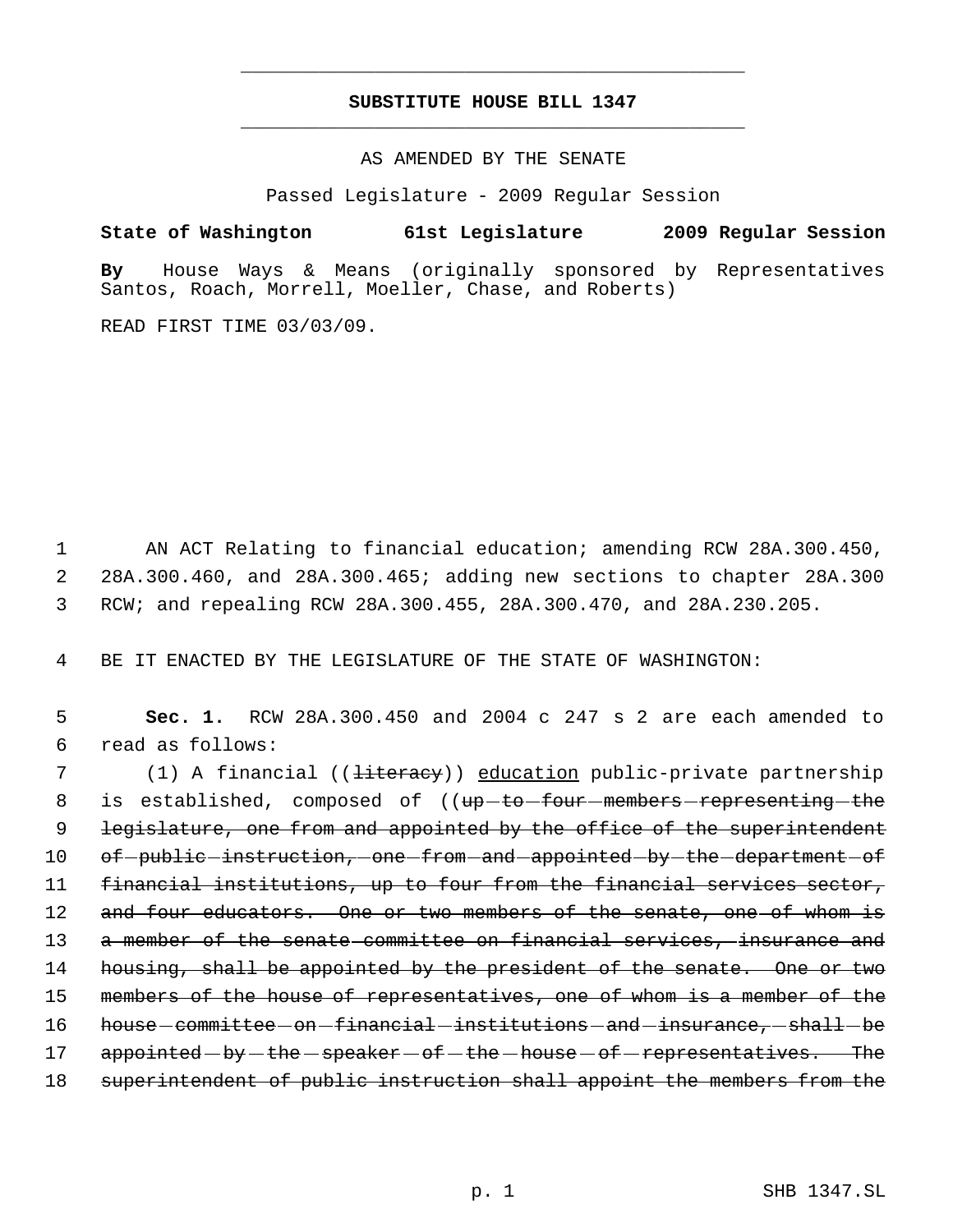- 1 financial services sector and educator members.) the following 2 members:
- 3 (a) Four members of the legislature, with one member from each 4 caucus of the house of representatives appointed by the speaker of the 5 house of representatives, and one member from each caucus of the senate 6 appointed by the president of the senate;
- 7 (b) Four representatives from the private for-profit and nonprofit 8 financial services sector, including at least one representative from 9 the jumpstart coalition, to be appointed by the governor;
- 10 (c) Four teachers to be appointed by the superintendent of public 11 instruction, with one each representing the elementary, middle, 12 secondary, and postsecondary education sectors;
- 13 (d) A representative from the department of financial institutions 14 to be appointed by the director;
- 15 (e) Two representatives from the office of the superintendent of 16 public instruction, with one involved in curriculum development and one 17 involved in teacher professional development, to be appointed by the 18 superintendent.
- 19 (2) The chair of the partnership shall be selected by the members 20 of the partnership from among the legislative members.
- 21  $((+2))$   $(3)$  To the extent funds are appropriated or are available 22 for this purpose, the partnership may hire a staff person who shall 23 reside in the office of the superintendent of public instruction for 24 administrative purposes. Additional technical and logistical support 25 may be provided by the office of the superintendent of public 26 instruction, the department of financial institutions, the 27 organizations composing the partnership, and other participants in the 28 financial ((<del>literacy</del>)) education public-private partnership. ((The 29 superintendent of public instruction shall compile the initial list of 30 members and convene the first meeting of the partnership.
- 31  $(3)$   $(4)$  The members of the ((committee)) partnership shall be 32 appointed by  $((\text{July } 1, 2004))$  August 1, 2009.
- 33  $((4+))$  (5) Legislative members of the partnership shall receive 34 per diem and travel under RCW 44.04.120.
- 35  $((+5))$   $(6)$  Travel and other expenses of members of the partnership 36 shall be provided by the agency, association, or organization that 37 member represents.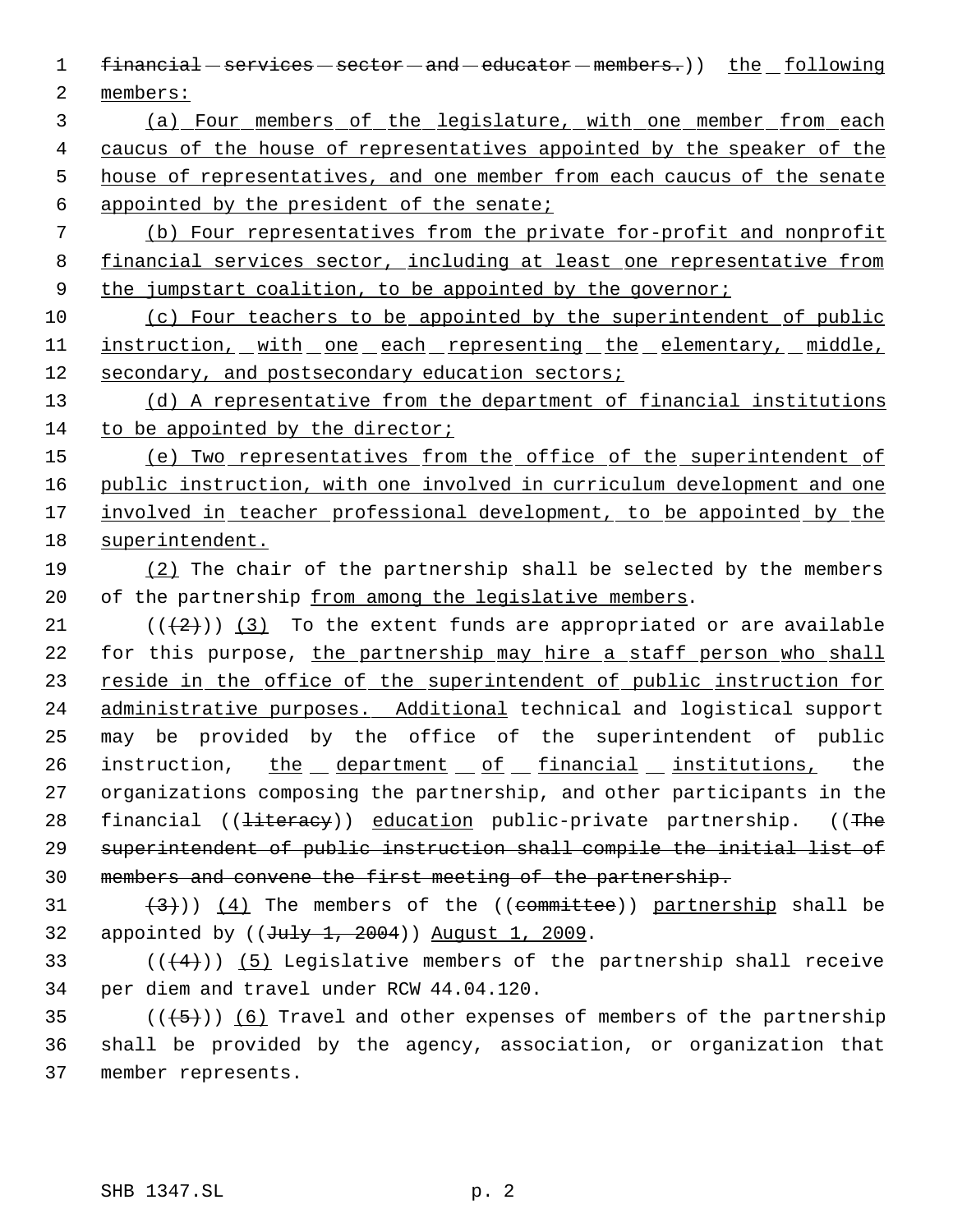(7) This section shall be implemented to the extent funds are available.

 **Sec. 2.** RCW 28A.300.460 and 2007 c 459 s 2 are each amended to read as follows:

5 (1) The task of the financial ((<del>literacy</del>)) education public-private partnership is to seek out and determine the best methods of equipping students with the knowledge and skills they need, before they become self-supporting, in order for them to make critical decisions regarding their personal finances. The components of personal financial 10 (( $literacy examined$ ) education shall include(( $\tau$  at a minimum, consumer 11 financial education, personal finance, and personal credit. The 12 partnership shall identify the types of outcome measures expected from 13 participating  $-$  districts  $-$  and  $-$  students,  $-$  in  $-$  accordance  $-$  with  $-$  the 14 definitions - and - outcomes - developed - under - RCW - 28A.300.455)) the 15 achievement of skills and knowledge necessary to make informed judgments and effective decisions regarding earning, spending, and the management of money and credit.

18 (2) In carrying out its task, and to the extent funds are 19 available, the partnership shall:

 (a) Communicate to school districts the financial education 21 standards adopted under section 3 of this act, other important 22 financial education skills and content knowledge, and strategies for 23 expanding the provision and increasing the quality of financial education instruction;

 (b) Review on an ongoing basis financial education curriculum that is available to school districts, including instructional materials and programs and schoolwide programs that include the important financial skills and content knowledge;

 (c) Develop evaluation standards and a procedure for endorsing financial education curriculum that the partnership determines should be recommended for use in school districts;

 (d) Identify assessments and outcome measures that schools and 33 communities may use to determine whether students have met the financial education standards adopted under section 3 of this act;

 (e) Monitor and provide guidance for professional development for educators regarding financial education, including ways that teachers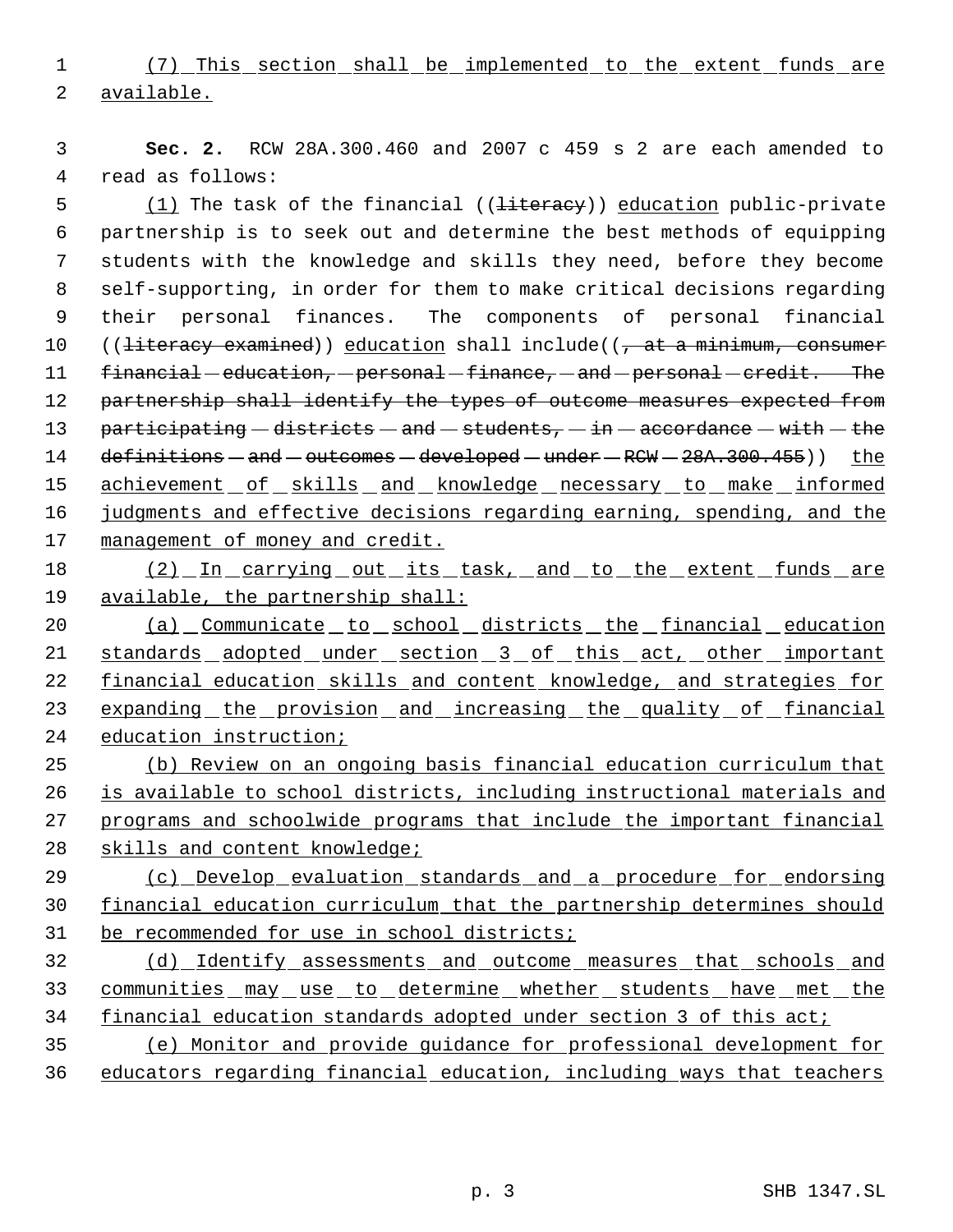1 at different grade levels may integrate financial skills and content 2 knowledge into mathematics, social studies, and other course content areas;

4 (f) Work with the office of the superintendent of public instruction and the professional educator standards board to create professional development that could lead to a certificate endorsement or other certification of competency in financial education;

 (g) Develop academic guidelines and standards-based protocols for use by classroom volunteers who participate in delivering financial 10 education to students in the public schools; and

 (h) Provide an annual report beginning December 1, 2009, as 12 provided in section 4 of this act, to the governor, the superintendent 13 of public instruction, and the committees of the legislature with oversight over K-12 education and higher education.

 NEW SECTION. **Sec. 3.** A new section is added to chapter 28A.300 RCW to read as follows:

 (1) Subject to funds appropriated specifically for this purpose, the office of the superintendent of public instruction and the financial education public-private partnership shall provide technical assistance and grants to support demonstration projects for district- wide adoption and implementation of the financial education learning standards under this section.

 (2) School districts may apply on a competitive basis to participate as a demonstration project. The office and the partnership shall select up to four school districts as demonstration projects, with two districts located in eastern Washington and two districts located in western Washington, if possible.

(3) Selected districts must:

 (a) Adopt the jumpstart coalition national standards in K-12 personal finance education as the essential academic learning requirements for financial education and provide students with an 32 opportunity to master the standards;

 (b) Make a commitment to integrate financial education into instruction at all grade levels and in all schools in the district;

 (c) Establish local partnerships within the community to promote financial education in the schools; and

(d) Conduct pre- and post-testing of students' financial literacy.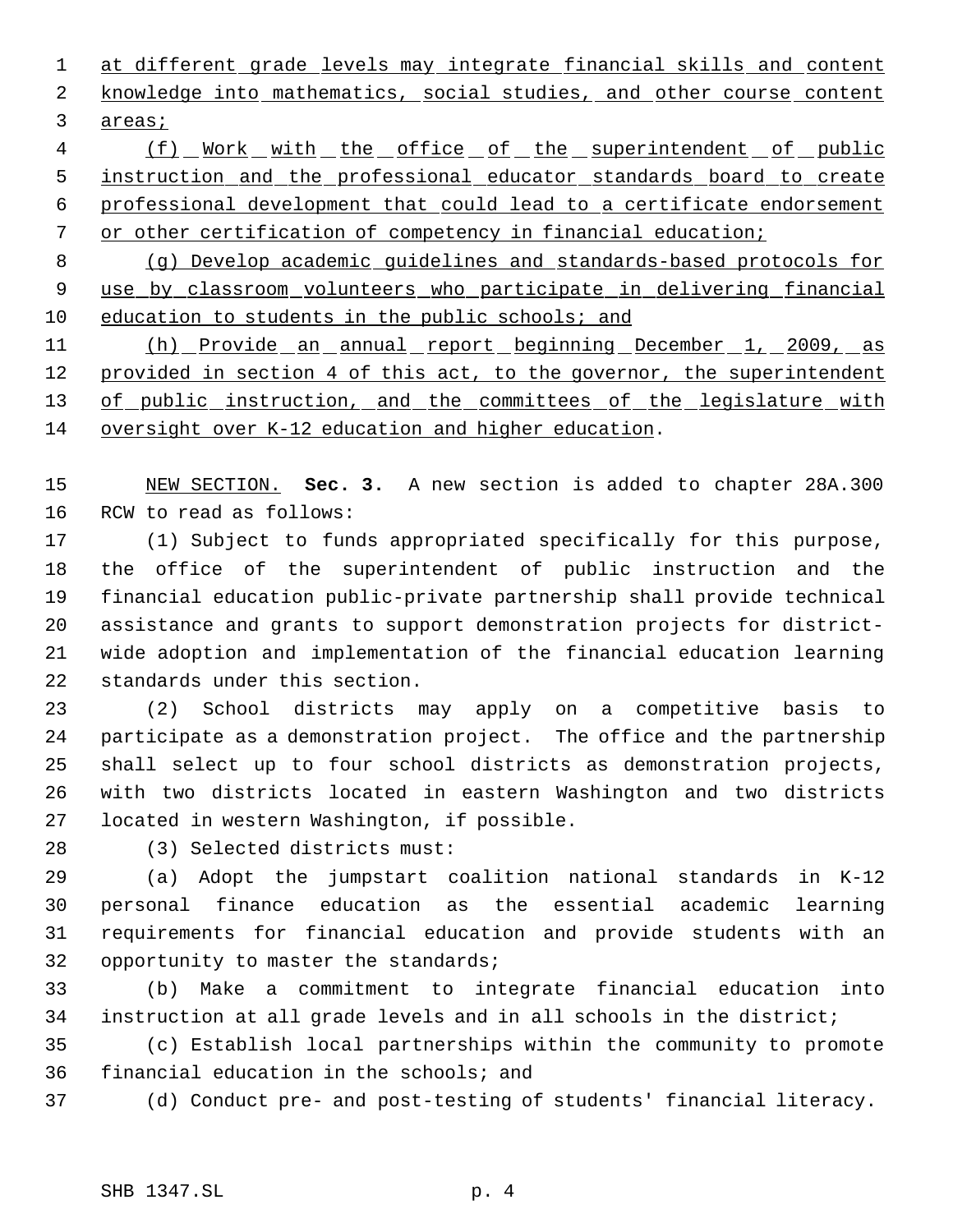(4) The office of the superintendent of public instruction, with the advice of the financial education public-private partnership, shall provide assistance to the demonstration projects regarding curriculum, professional development, and innovative instructional programs to implement the financial education standards.

 (5) The selected districts must report findings and results of the demonstration project to the office of the superintendent of public instruction and appropriate committees of the legislature by April 30, 2011.

 NEW SECTION. **Sec. 4.** A new section is added to chapter 28A.300 RCW to read as follows:

 The annual report from the financial education public-private partnership, provided funds are available, shall include:

 (1) Results from the jumpstart survey of personal financial literacy;

 (2) Progress toward statewide adoption of financial education standards by school districts;

 (3) Professional development activities related to equipping teachers with the knowledge and skills to teach financial education;

 (4) Activities related to financial education curriculum 21 development; and

 (5) Any recommendations for policies or other activities to support financial education instruction in public schools.

 **Sec. 5.** RCW 28A.300.465 and 2004 c 247 s 6 are each amended to read as follows:

26 The Washington financial ((<del>literacy</del>)) education public-private partnership account is hereby created in the custody of the state treasurer. The purpose of the account is to support the financial 29 ((<del>literacy</del>)) education public-private partnership, and to provide 30 financial ((<del>literacy</del>)) education opportunities for students and 31 financial ((<del>literacy</del>)) education professional development opportunities for the teachers providing those educational opportunities. Revenues to the account may include gifts from the private sector, federal funds, and any appropriations made by the legislature or other sources. Grants and their administration shall be paid from the account. Only the superintendent of public instruction or the superintendent's